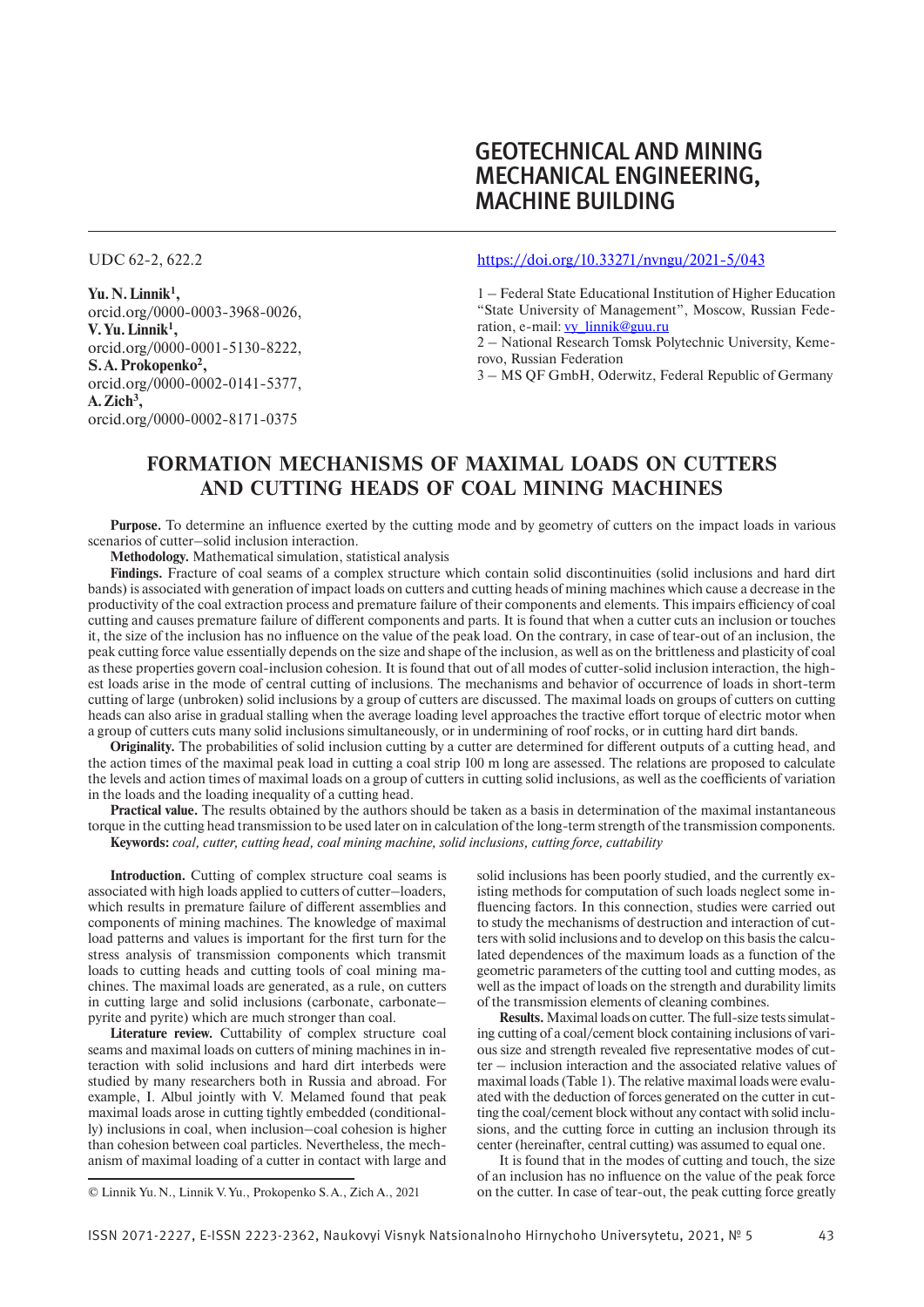*Table 1*

Maximal loads on a cutter in different modes of interaction with solid inclusions

| Cutter-inclusion interaction | Relative maximal load on |  |
|------------------------------|--------------------------|--|
| mode                         | cutter                   |  |
| Central cutting              | 1.0                      |  |
| Edge cutting                 | $0.2 - 0.9$              |  |
| Touch                        | $0.1 - 0.2$              |  |
| Tear-out                     | $0.3 - 0.1$              |  |
| Drawing-out                  |                          |  |

depends on the size and shape of an inclusion, as well as on the brittleness and plasticity of coal, which govern the nature of the inclusion and coal cohesion. The maximal load in tear-down is not higher than the force generated in the central cutting as the latter takes place when tear-out is impossible. For example, the cutting tests of solid carbonate inclusions in a viscous coal/cement block with cuttability  $A = 200$  N/mm using sharp and blunt radial cutters with prismatic cutting edge show that: the average cutting force  $Z_{sharp} = 1.8 \text{ kN}$  with the sharp cutter and  $Z = 3.0$  kN with the blunt cutter; the average feed force  $Y_{sharp}$  $= 0.9$  kN with the sharp cutter and *Y* = 3.2 with the blunt cutter; the peak cutting force  $Z_{peak} = 55$  kN and the average peak cutting force  $Z_{peak} = 33 \text{ kN}$ ; the peak feed force  $Y_{peak} = 15 \text{ kN}$  and the average peak feed force  $Y_{peak} = 11 kN$ . From the comparison, the maximal forces of cutting and feed in cutting a solid inclusion are 10–30 times higher than the average forces.

Quantification of maximal loads was performed for the cases of central cutting of carbonate inclusions with a sharp cutter

$$
Z_{peak} = Z_{peak,ref} k_{w_k} k_{a_k} k_{V_k} k_{m_k};
$$
  
\n
$$
\overline{Z}_{peak} = \overline{Z}_{peak,ref} k_{w_k} k_{a_k} k_{V_k} k_{m_k};
$$
  
\n
$$
Y_{peak} = Y_{peak,ref} k_{w_y} k_{V_y} k_{f_y};
$$
  
\n
$$
\overline{Y}_{peak} = \overline{Y}_{peak,ref} k_{w_y} k_{V_y} k_{f_y}.
$$
  
\n(1)

For the stable point-to-point cutting mode with a reference cutter (cutter width  $w = 2$  cm, cutting angle  $a = 50^{\circ}$ , straight cutting edge), the relations to find the maximal and average peak cutting forces are

$$
Z_{peak.ref} = \frac{5200(1+3.36h)t}{t+1.8};
$$
  
\n
$$
\overline{Z}_{peak.ref} = \frac{5200(1+2h)t}{t+2.5};
$$
  
\n
$$
Y_{peak.ref} = \frac{2000(1+0.29h)t}{t+3.7};
$$
  
\n
$$
\overline{Y}_{peak.ref} = \frac{15700(1+0.26h)t}{t+3.4}.
$$

In the formulas above,  $Z_{\text{peak.ref}}, Z_{\text{peak.ref}}, Y_{\text{peak.ref}}, Y_{\text{peak.ref}},$ are the maximal peak and average peak forces of cutting and feed on the reference cutter; *h* and *t* are the depth and width of cutting, respectively, cm;  $k_{w_z}$ ,  $k_{w_y}$  are the influence coefficients of the cutter width on the maximal peak and average peak forces of cutting and feed, respectively;  $k_a$  is the influence coefficient of the cutting angle on the maximal peak and average peak cutting force;  $k_{V_z}$ ,  $k_{V_y}$  are the influence coefficients of the V-shaped front face of the cutter on the maximal peak and average peak forces of cutting and feed, respectively;  $k_{m_z}$ ,  $k_{m_z}$ , are the influence coefficients of the cutting mode and rear face shape of the cutter.

The experimental expressions to evaluate the coefficients  $k_{w_z}, k_{w_y}, k_{a_z}, k_{V_z}$  and  $k_{V_y}$ , taking into account the influence of cutter geometry on the maximal loading for cutters different from the reference cutter are given by

$$
k_{w_z} = 0.5 + 0.25w;
$$
  
\n
$$
k_{w_y} = 0.3 + 0.35w;
$$
  
\n
$$
k_{a_z} = \left[\frac{0.7a}{150 - a}\right] + 0.65;
$$
  
\n
$$
k_{V_z} = \frac{0.58(a_{wf} - 100)}{a_{wf} - 65} + 0.6;
$$
\n(2)

$$
k_{V_y} = 0.64 + 0.002a_{wf},\tag{3}
$$

where  $a_{wf}$  is the wedge angle of the front face of the cutter, deg.

Formulas (2, 3) are valid when  $100^{\circ} \le a_{wf} \le 180^{\circ}$ . For cutters with an oval front face,  $k_{V_z}$  and  $k_{V_y}$  are calculated by the same formulas with  $a_{wf} = 150-160^{\circ}$ 

The value of the cutting mode influence coefficient in the echelon pattern cutting is recommended to be taken as  $k_{m_z} = 1.2$  in finding  $Z_{peak}$  and as  $k_{m_z} = 1.1$  in finding  $Z_{peak}$ . For the point-to-point cutting pattern,  $k_{m_z} = 1$ .

The values of  $k_{rf}$  are recommended to assume as 1, 0.85– 0.9 and 0.6–0.7 for cutters with straight, oval and triangular front cutting edges, respectively.

The action times of the maximal peak and average peak forces in cutting of solid inclusions are determined from the expressions below:

- maximal peak force action time

$$
t_{peak} = 1/100v_{\text{cut}};
$$

- average peak force action time

$$
T_{peak} = L/100v_{\text{cut}},
$$

where l and *L* are the lengths of the cutter paths during the action times of the maximal peak and average peak forces, respectively, cm.

*Maximal loads on cutting head.* The maximal loads arise on the cutting head of a coal mining machine for a short time when a group of cutters cut large (unbroken) solid inclusion and hard dirt bands (sandstone, siltstone) which feature high density in complex structure coal seams.

The operating practice and bench-scale tests show that the maximal loads on a group of cutters on the cutting head arise in [2]:

- cutting of solid inclusions and hard dirt bands by one or a group of cutters;

- stalling when the average level of loading approaches the tractive effort torque of the motor in cutting large solid inclusions and hard dirt bands, or in roof rock undercutting.

These specific types of maximal loads should be taken as a basis in calculation of long-term strength of transmissions of cutter-loader cutting heads [2, 10, 11].

When a group of cutters cuts solid inclusions, the maximal loading is governed by the number of cutters which cut the inclusion simultaneously, and by the depth of cut. Table 2 gives the values of the total maximal loads on a group of cutters in arbitrary units for a limiting cut depth equal to radial overhang of a cutter

 $(h = l_{rad})$  and for an average cut depth  $h = l_{rad}/k$  (at  $k = 1.5-2$ ). From the bench-scale cutting tests of coal/cement block with embedded solid inclusions, it is calculated that probability of cutting an unbroken solid inclusion by a single cutter at a cut depth  $h = l_{rad}$  (relative maximal load of 3.25) arises at the outputs of 150–200 kt. These conditions and the average peak loads  $\overline{Z}_{peak}$  should be assumed as a basis in calculation of long-term strength of transmission. In case of the outputs over 500 kt, the loads should be assumed to have higher values. Regarding cutting tools, their long-term strengths should be calculated for outputs from 10 to 100 t at the peak cutting forces

 $(Z_{peak})$  in cutting solid inclusions at a cut depth  $h = l_{rad}/k$ .

The action time  $\sum t_{\text{max}}$  of the maximal peak load in extraction of a coal strip 100 m long is given by (s)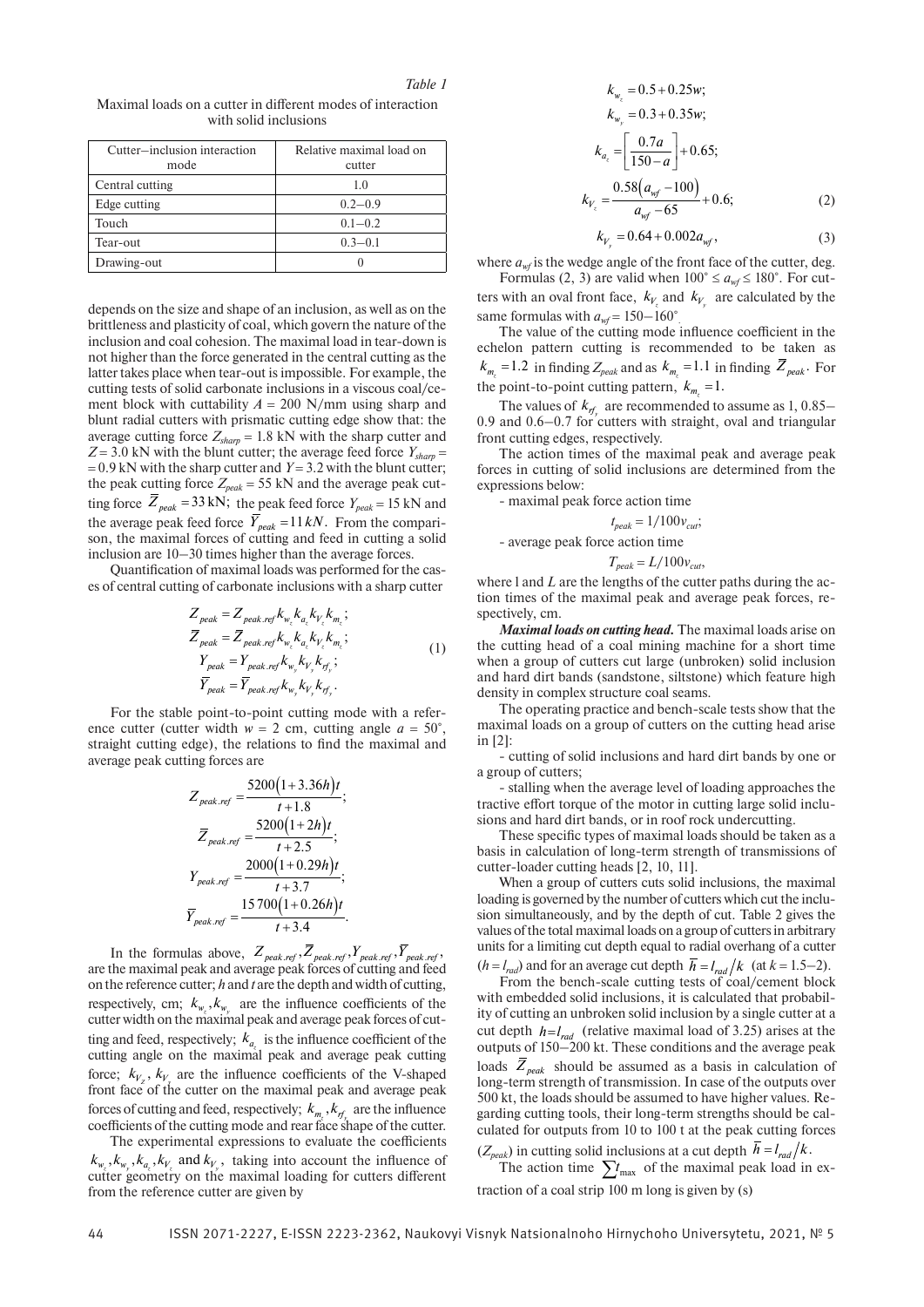*Table 2*

Relative level of total maximal loads

| Operating conditions                                         | Relative total maximal loads |     |   |  |
|--------------------------------------------------------------|------------------------------|-----|---|--|
| Number of cutters simultaneously<br>cutting solid inclusions |                              |     |   |  |
| Depth of cut<br>$h=l_{rad}$<br>$\overline{h} = l_{rad}/k$    | 3.25                         | 6.5 | 3 |  |

$$
\sum t_{\text{max}} = Nt_{\text{peak}}/(100v_{\text{cut}}),
$$

where *N* is the number of solid inclusions in the extraction strip.

The action time of the average peak load under the condition above is calculated from the formula (s)

$$
\sum T_{\text{max}} = N_q T_{peak} = N_q L / 100 v_{\text{cut}}),
$$

where  $N_a$  is the number of solid inclusions in the extraction strip. It is experimentally found [15] that, subject to the size and specific content of solid inclusions in coal, the action times of

the specified forces are:  $\sum t_{\text{max}} = 1-45 \text{ s}$  and  $\sum T_{\text{max}} = 15-210 \text{ s}$ .

The coefficient of variation in the average peak cutting force is given by

$$
CV_{Z_{peak}} = (5000/\bar{Z}_{peak}) + 0.15.
$$
 (4)

The maximal peak cutting force on a cutter in cutting solid inclusions is

$$
Z_{\text{peak.max}} = \overline{Z}_{\text{peak}} (1 + 3CV_{Z_{\text{peak}}}).
$$
 (5)

Accordingly, the instantaneous torque on the cutting head transmission, whose value is used to calculate the long-term strength of transmission, is found from the formula

$$
M_{p.\text{max}} = Z_{peak.\text{max}}D/2,
$$

where *D* is the diameter of the executive body, m.

Actually, in operation of cutter–loaders, the number of cutters which simultaneously cut inclusions is less than the number of cutters which interact with coal. On this basis, the ratio of inequality of loading exerted on the cutting head is to be given by

$$
IR = (n_1 - 1)\sqrt{n_1 + n_2(ir_2 - 1)^2(ir_1 - 1)^2}/(n_1 + n_2),
$$
 (6)

where  $n_1$  and  $n_2$  are the numbers of cutters which interact with coal and solid inclusions  $(n_1 + n_2 = n_{c,c})$ , respectively; *ir*<sub>1</sub> and *ir*<sub>2</sub> are the loading inequality ratios of a single cutter in cutting coal  $(ir_1 = 3-4)$  and stronger inclusions  $(ir_1 = 5-14)$ . Higher values are assumed for  $ir_1$  and  $ir_2$  in complex structure coal seams.

Other than that, *IR* can be evaluated from a simplified expression below

$$
IR = 1 + \left[3\sqrt{9 + n_{c.c}/n_{c.c}}\right].
$$
 (7)

Under gradual stalling, the maximal force on the cutting head is

$$
F_{CH\max} = IR\overline{F}_{CH}.
$$

For cutter–loaders with two cutting heads, the maximal loads are determined for the common drive transmission and for transmission of each cutting head. The long-term strengths of the transmissions are calculated with respect to the value of the highest load.

The maximal torque of the common transmission in overloading of a cutting head is calculated as the sum of the maximal torque of this cutting head transmission and the average loads of the other cutting heads.

Limitation on the strength and durability of the transmission elements of coal-mining combines when excavating layers with strong inhomogeneities. Strength limit. As mentioned above, when the cutters of coal-mining combines interact with

large solid inclusions, maximum loads occur that affect the strength of the transmission elements to the executive body. In this regard, the strength calculation of the transmission elements should be carried out according to the value of the maximum average peak load  $Z_{peak}$ , determined when cutting a large solid inclusion with a chip thickness equal to the radial reach of the received cutter with one cutter. To ensure the required transmission life of 0.5 million tons and more than the extraction of the rock mass, it is necessary to consider the load that occurs simultaneously on two cutters [10].

When using engines of different power on the same combine, there may be a limitation of the operating mode in terms of the maximum torque for which the strength of the most loaded transmission element (usually gears) is calculated.

In general, this restriction can be represented as

$$
M_{\text{max}} = M_{\text{avg}} + M_{\text{dyn}} \le M_{\text{pt}},\tag{8}
$$

where  $M_{pt}$  is a permissible strength torque in the transmission to the executive body, N  $\cdot$  m;  $M_{\text{max}}$ ,  $M_{\text{avg}}$  are the effective and average dynamic moments in the transmission to the executive body, respectively,  $N \cdot m$ ;  $M_{dyn}$  is the dynamic moment in the transmission, brought to the engine shaft,  $N \cdot m$ .

For cases of meeting and cutting with one cutter of the executive body of a large solid inclusion in the process of steadystate operation, the permissible average torque  $M_{\text{avg},pt}$  brought to the drive shaft, is

$$
M_{avg.pt} \leq (M_{pt}/i_{gr}) - M_{dyn},
$$

where  $i_{gr}$  is the gear ratio from the engine shaft to the shaft of the executive body.

The dynamic moment  $M_{dyn}$  is determined by the moment of resistance on the executive body when cutting through a large solid inclusion

$$
M_{dyn} = Z_{peak.\max} D/(2i_{gr}) = \overline{Z}_{peak}(1+3v_{\overline{Z}_{peak}}) D/(2i_{gr}), \quad (9)
$$

where  $Z_{\text{peak,max}}$  is the maximum value of the peak cutting force on the executive body when cutting through strong inhomogeneities, N, determined by the formula (5); *D* is the diameter of the executive body, m;  $Z_{peak}$  is the value of the average peak cutting force on the cutter, N, determined by the formula (1);  $v_{\bar{Z}_{\text{prec}}}$  is the coefficient of variation of the average value of the average peak cutting force, determined by the formula (4).

In turn, the current moment in the transmission is

$$
M_{\text{max}} = D/2 \Big[ F_c + \overline{Z}_{\text{peak}} \Big( 1 + 3 \nu_{\overline{Z}_{\text{peak}}} \Big) \Big], \tag{10}
$$

where  $F_c$  is the total cutting force on the executive body.

Using the expressions (8, 10), the permissible average value of the circumferential force on the actuator, reduced to the drive shaft Fcp.max, and the permissible strength of the transmission elements can be represented as

$$
F_{cp.\max} \leq \frac{2M_{pt}}{D} - \overline{Z}_{peak} \left(1 + 3v_{\overline{Z}_{peak}}\right).
$$

Based on  $F_{cp,\text{max}}$ , we can determine the permissible value of the feed rate.

The occurrence of the maximum moment is also possible with a monotonous overturning of the engine when several incisors of the executive body meet with a strong obstacle (small hard inclusions pulled out, rock substitutions). In this case,

$$
M_{\text{max}} \cong 1.5IR\frac{D}{2}F; M_{\text{avg.}pt} \le \frac{M_{\text{pt}}}{i_{\text{gr}}\left[1 + k_{\text{g}}(IR - 1)\right]}.
$$
 (11)

The gain factor kg in the absence of special damping devices is assumed to be  $k<sub>g</sub> = 1$ .

The calculation of the maximum loads in the transmissions to the individual executive bodies is made according to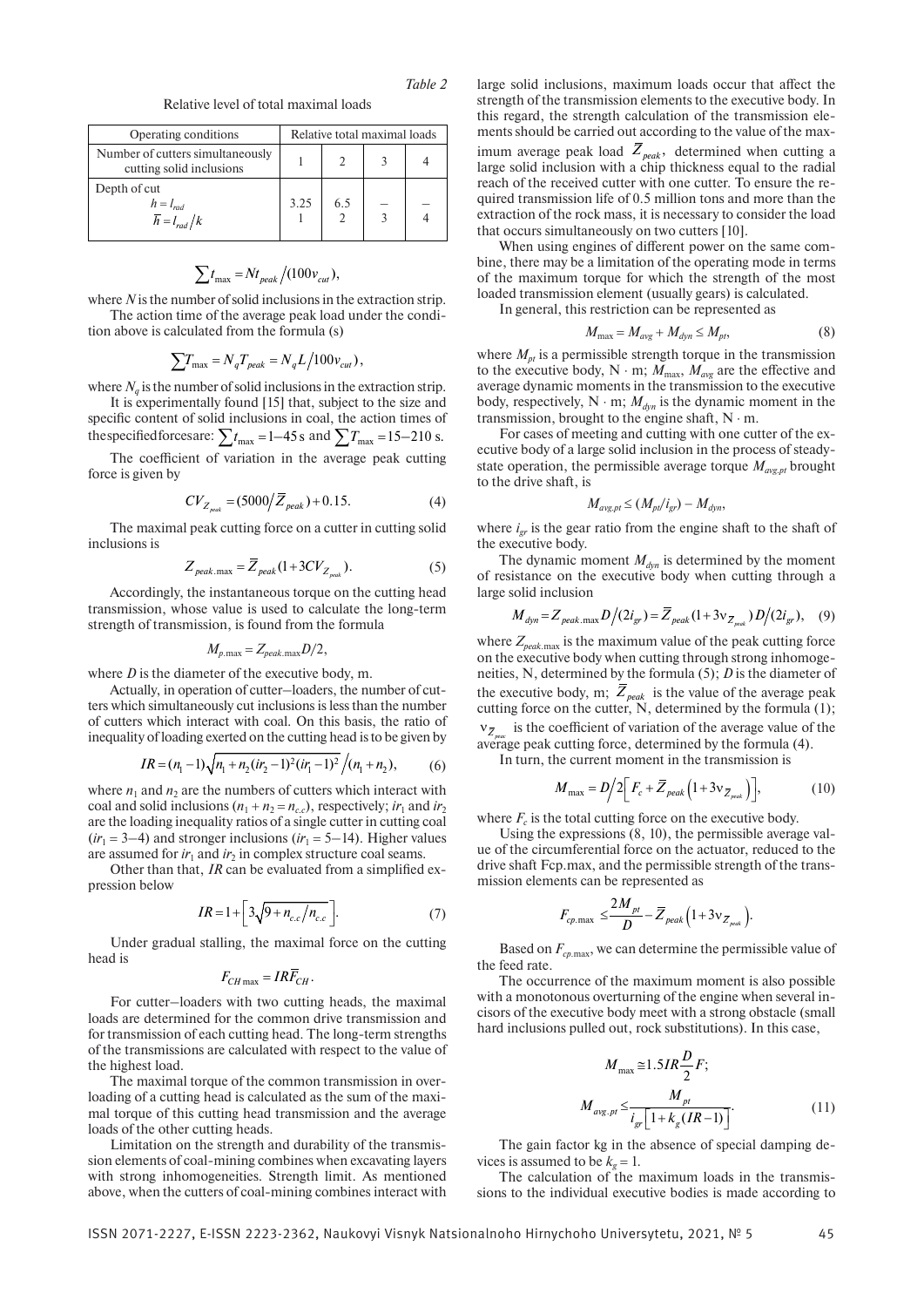both options. The strength is calculated by the magnitude of the greatest load.

When creating new dredging machines, the design calculations solve the inverse problem of determining the maximum loads in the transmission to a separate executive body and in the general transmission when cutting through a large solid inclusion with a single cutter

$$
M_{\text{max}j} = M_{\text{avg}j} + M_{\text{dyn}j}.\tag{12}
$$

The average moments of the  $M_{avgj}$  in the transmissions of individual executive bodies are taken as part of the average drive moment of Mavg.dr and are proportional to the calculated values of the cutting capacities. Its values are recommended to be taken according to Table 3.

The dynamic moment of  $M_{dynj}$  is determined by the formula (9), and the traction moment of the engine  $M_t$  – by the formula

$$
M_t = M_{\text{max,fact}}/(1+3v_{en}),
$$

where  $M_{\text{max,fact}}$  is the maximum actual torque of the motor, taken depending on the characteristics of the transformer and the resistance of the mine electrical network that feeds the motor. The coefficient of variation of the engine load is equal to

$$
v_{en} = \sqrt{K_{en_1}^2 v_{h,f}^2 + K_{en_2}^2 v_{l,f}^2},
$$

where  $v_{h,f}$  and  $v_{h,f}$  are the total coefficients of variation of cutting forces for coal-mining combines with several executive bodies at high and low frequencies, respectively, determined by the formulas

$$
v_{h,f} = \sqrt{\sum (v_{2i}^2 + v_{3i}^2) (\bar{M}_i / \bar{M}_i)^2};
$$
  

$$
v_{l,f} = \sqrt{\sum (v_{1i}^2 + v_{5i}^2) (\bar{M}_i / \bar{M}_i)^2},
$$

where  $M_i$  is the average torque for the engine of the  $i<sup>th</sup>$  executive body, N  $\cdot$  m;  $\overline{M}_{tr}$  is the torque in the general drive of the combine, N ⋅ m.

The formulas included in the latter formulas  $v_{1i}$ ,  $v_{5i}$  (lowfrequency components of the coefficient of variation of loads), as well as  $K_{en_1}$  and  $K_{en_2}$ , are accepted according to the data given in the monograph by Posin E.Z. in co-authorship with Melamed V.Z. and Ton V.V. "Destruction of coal by mining machines". Formulas for calculating  $v_{2i}$ ,  $v_{3i}$  (high-frequency components of the coefficient of variation) will be given below.

In the case of a monotonous rollover of the engine, when

$$
M_{\max j} = k_{ov} M_{avgj},
$$

where the values of the overload coefficient kov are calculated by the expression

$$
k_{ov} = 1 + k_g (IR - 1).
$$

For further calculations of the strength of the transmission elements, a higher value of the maximum torque is taken from the formulas (11, 12).

The maximum torque in the overall transmission of the combine when one of the executive bodies is overloaded is determined as the sum of the maximum torque in the transmission of this executive body  $M_{\rm maxj}$  and average loads on other executive bodies

#### *Table 3*

Recommended values of the average drive torque *Mavg.dr*

| Drive type                           | Manual                                                                                                | Automatic<br>control |
|--------------------------------------|-------------------------------------------------------------------------------------------------------|----------------------|
| One-engine                           | $Ms$ (electromagnetic torque<br>that ensures stable operation<br>of the combine engine, $N \cdot m$ ) | $0.9M_t$             |
| Twin-engine<br>kinematically coupled | $1.9M_{s}$                                                                                            | $1.7M_t$             |

$$
M_{\text{max}} = M_{\text{max }j} + \sum_{j=1}^{j=n-1} M_{\text{avg }j},
$$
 (13)

where *n* is the ordinal number of the executive body.

When determining the static strength of the overall transmission, the higher of the calculated values  $M_{\text{max}}$  according to the formula is taken (13).

*Durability limit.* To calculate the fatigue strength of the transmission elements of dredging machines, the load spectrum is determined, which characterizes the spread of forces relative to the average. At the same time, to determine the limits on the durability of the transmission elements, the initial data is used:

- the permissible amplitude of the equivalent torque *Meq.perm*  $(N \cdot m)$  at a continuous load spectrum, taken to calculate the teeth of the wheels for bending and contact endurance and the shafts for bending endurance:  $M_{eq,perm} \ge k_1 M_{max}$ ;

- the permissible amplitude of the equivalent torque  $M'_{eq. perm}$  (N · m) used to calculate the torsional fatigue strength of the shafts:  $M'_{ea. perm} \geq k'_l M_{A max}$ .

In these expressions:  $k_1$  and  $k'_i$  are durability coefficients, taken depending on the type of loading of the transmission elements;  $M_{\text{max}}$  is the maximum long-acting torque applied to the engine shaft,  $(N \cdot m)$ ;  $M_{A max}$  is the maximum long-acting torque amplitude applied to the engine shaft  $(N \cdot m)$ .

Taking into account the fact that the load for calculating the fatigue strength of the transmission elements is determined by the level of the average load and the load spectrum (the spread around the average load), we have

$$
M_{\text{max}} = (1 + 3n_{tr})M_{avg};
$$
  

$$
M_{A\text{max}} = 3v_{tr}M_{avg},
$$

where  $v_{tr}$  is the coefficient of variation of the load in the transmission to the executive body, determined by the formula

$$
v_{tr} = \sqrt{v_{1i}^2 + k_g (v_{2i}^2 + v_{3i}^2) + v_{4i}^2 + v_{5i}^2}.
$$
 (14)

A dependence is proposed for determining the value of the permissible average torque  $(M_{tr,max})$ , which, with varying load variations in the transmission, with a margin factor equal to 1, will correspond to the equivalent moment taken in the strength calculation

$$
M_{tr.\max} = \frac{M_{eq}k_{st}^2(1 - \mathbf{v}_{tr}^{2,4})^3}{m_{eq}} \sqrt[3]{\frac{T_b}{T_r}},
$$

where  $M_{eq}$ ,  $k_{st}$  are respectively, the calculated equivalent torque and the reserve coefficient of the most loaded transmission wheel;  $m_{eq}$  is the equivalence coefficient;  $T_b$  and  $T_r$  are respectively, the basic and required design durability.

From (14) it follows that in the modern interpretation, the spectrum of loads on the executive body is considered as the sum of independent low-frequency  $(v_{1i}, v_{4i}, v_{5i})$  and high-frequency components  $(v_{2i}, v_{3i})$ , caused by:

a) the influence of design factors that lead to a periodic change in the number of cutters simultaneously involved in cutting, and a change in the average cutting force on the executive body as a result:

b) features of the brittle fracture of coal, which is characterized by an uneven (sawtooth) view of the diagram of changes in forces on a single tool. Taking into account the actual arrangement of the cutters, the values of the coefficient of variation of the load on the executive body of the coal-mining combine are determined by the formula

$$
v_{2_i} = v_z \sqrt{\sum_{i=1}^{n_{\text{cut}}}(Z_i/F_{\text{min}})^2}
$$
,

where  $Z_i$  is the cutting force on each of the  $i^{th}$  cutters involved in cutting, N;  $F_{\text{min}}$  is the minimum load on the executive body;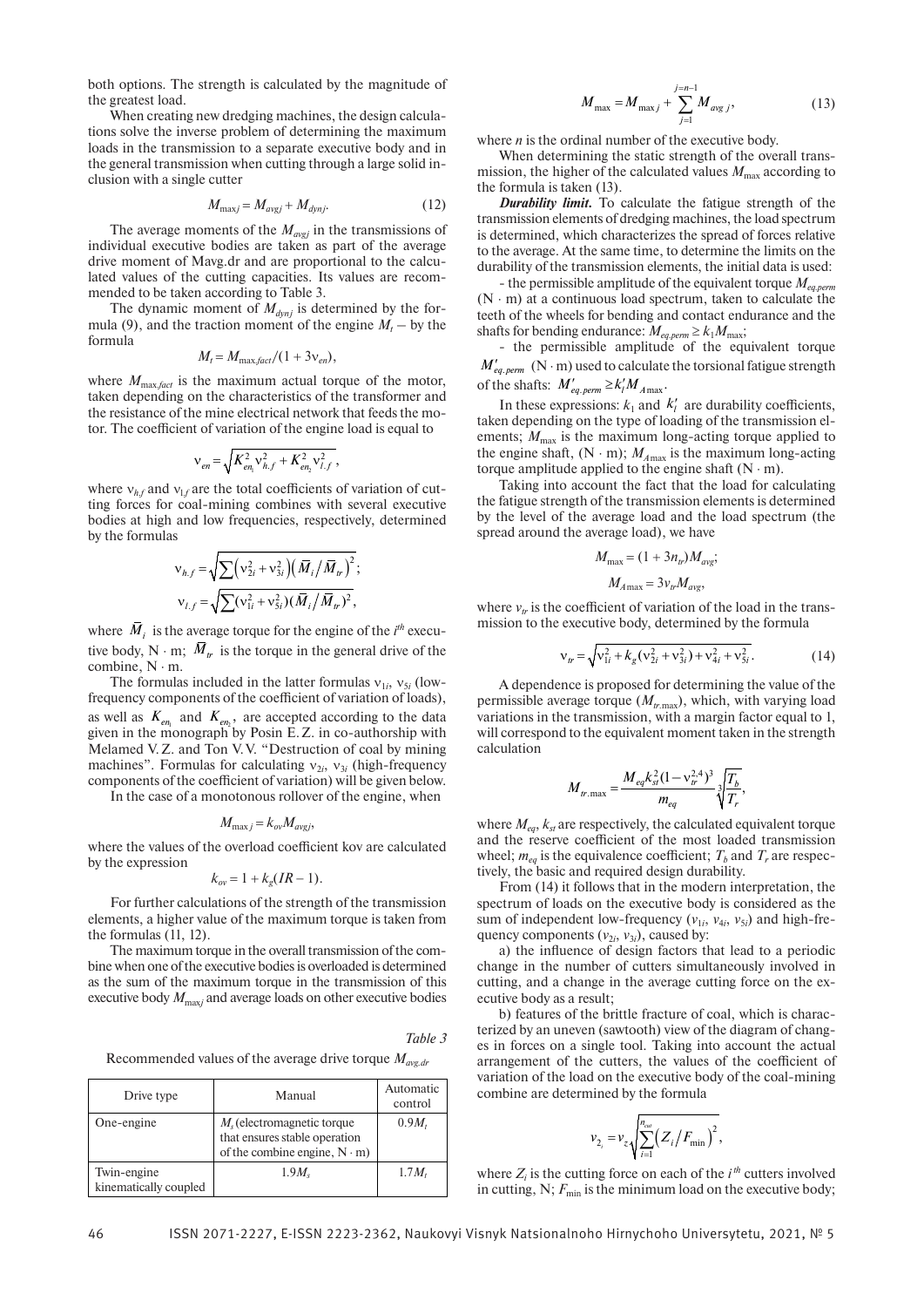ncut is the number of cutters simultaneously involved in cutting the coal mass.

The coefficient of variation of the cutting force on the cutter  $v_z$ , depending on the features of the structure of the formation, is taken in the range of 0.5–1.2;

c) the variability of the resistance of the formation to cutting Al in the section processed by the executive body, which, together with the influence of the arrangement of the cutters, causes a variation in the load

$$
v_{3_i} = v_{AC} \sqrt{\sum_{i=1}^{n_{cut}} (Z_i/F_{\min})^2}.
$$

The coefficient  $v_{AC}$ , which characterizes the variability of the formation resistance to cutting  $A_l$  in the cross section of the coal face, varies from 0.47 at A<sub>l</sub> 120 N/mm to 0.3 at A<sub>l</sub> 300 N/mm;

d) the variability of the resistance of the formation to cutting  $A_l$  along the length of the lava, causing low-frequency changes in the load. The values of the coefficient  $v_{4i}$  vary from 0.25 at *Al* 20 N/mm to 0.12 at *Al* 120 N/mm;

e) the variability of the load caused by the uneven movement of the coal-mining combine. The coefficient of variation  $v_{5i}$  (the limit of variation  $0.35-0.05$ ) increases with an increase in the average load, decreases with an increase in the feed rate and linearly depends on the rigidity of the feed system.

**Stability of coal mining combines.** In cases where the loads on the executive bodies when cutting large solid inclusions and strong rock layers contained in the coal seam, exceed the maximum permissible level, the stability of the combines is violated. In this regard, the stability calculation should be carried out according to the maximum possible values of external loads that occur during the destruction of layers of a complex structure.

External forces acting on the cleaning combine are conventionally divided into disturbing and restoring ones. The perturbations depend on the loads on the executive body, which include the resultant cutting force and the part of the feed force required to carry out the process of destruction of the coal face. Restoring forces include gravity, coal loading resistance, tension of the idle branch of the traction chain, part of the feed force, etc.

In general, the stability of the combine during operation is observed if the moment of the disturbing forces  $M_d$  relative to the possible axis of rotation does not exceed the moment of the restoring forces  $M<sub>r</sub>$  relative to the same axis, i.e. if the condition is met

 $M_d \leq M_r$ .

 The stability of the combine harvesters is mainly affected by low-frequency changes in the disturbing forces. In this connection, the total coefficient of variation of the perturbing moment required for calculating stability is determined by the formula

$$
v_d = \sqrt{v_{1i}^2 + v_{4i}^2 + v_{5i}^2}.
$$

The moment of the disturbing forces ( $N \cdot m$ ) is equal to

$$
M_d = \overline{M}_d (1 + K v_c),
$$

where  $\overline{M}_d$  is the average value of the disturbing moment, N ⋅ m; *K* is the standard deviation.

The permissible value of the average torque  $M_{crit}$  (N ⋅ m) is determined by the expression

$$
M_{\text{crit}} = \overline{M}_{d.\text{lim}} (1 + K v_c),
$$

where  $M_{d,lim}$  is the limiting moment of disturbing forces, N ⋅ m.

This expression can be used as a constraint when determining the permissible value of the average torque and selecting the operating parameters.

When performing calculations based on the approximate limit moment  $M_{\text{lim}}$ , determined without taking into account the variability of loads, the static stability of combines operating from the conveyor frame is provided if the condition is met

$$
M_{\lim} > \left(1 + \sqrt{2v_k}\right) M_{tt},\tag{15}
$$

where  $M_t$  is the engine traction torque, N  $\cdot$  m.

The coefficient of variation  $v_k$  for auger actuators operating on reservoirs with a capacity of more than 1.3 m is assumed to be 0.5, and when working on reservoirs with a layer power greater than 1.3 m and  $v_d = 0.25$ .

The calculation of the limiting moment of the  $M_{\text{lim}}$  for stability and the reference reactions are determined by drawing up and solving a system of equations describing the equilibrium position of the combine during turns relative to the sides of the reference polygon, taking into account different operating modes. In this case, along with the forces acting on the executive body, the forces of the weight *G* of the combine, the loading resistance  $F_{res}$ , the tension of the idle branch of the traction body  $R<sub>x</sub>$ , the feed force  $Y_f$ , the resultant cutting forces on the executive body [11], the components of the reference reactions and the coordinates of the points of application of all forces [12, 13] are taken into account.

The stability of the combine is determined for the course down and up the lava at the maximum and minimum extracted reservoir capacity, the minimum and maximum angles of incidence for which the use of this type of combine is designed. The operating modes are set by the torque on the motor shaft (from zero to the maximum bench).

If, as a result of the calculations performed, the condition (15) is not satisfied, then a decision is made to make structural changes to the combine to ensure its stability (at  $M_{\text{lim}} < 1.1 M_{\textit{th}}$ ) or a refined stability calculation is made at  $1.1M_t < M_{\text{lim}} \le$  $\leq (1+\sqrt{2}v_k) M_{tt}$ , for cases of normal operation before a monotonous rollover and a meeting of the executive body with a large solid inclusion (a strong rock layer).

The stability of the harvester during its normal operation is considered acceptable if the limiting torque  $M_{\text{max.}st} \ge 1.1 M_{tt}$ .

The limiting torque for the least stable operation scheme is equal to

$$
M_{\text{max}.st} = \overline{M}_{gen} M_r \Delta_{2\text{lim}} / \overline{M}_d,
$$

where  $M_{gen}$  is the average torque in the overall drive of the combine;  $\Delta_{2\text{lim}}$  is the limit value of the coefficient of influence of the variability of the disturbing moment, determined when solving a system of equations describing the equilibrium position of the combine. Usually,  $\Delta_{2\text{lim}} < 1$ .

When checking the stability of the combine for the case of meeting with a solid obstacle, the location of a large solid inclusion, which creates the greatest disturbing moment when it is cut, is evaluated. The stability calculation consists in determining the height of the  $H_{sup}$  lift of the support that stabilizes the harvester in the formation plane, and comparing it with the height of the side cheek of the  $H_{ski}$  support ski. The stability of the combine is considered secured if  $H_{syn} < 0.7H_{vir}$ .

To reduce the disturbing moments, it is recommended:

- to place the executive bodies as close as possible to the center of the combine body;

- to apply counter rotation of the executive bodies;

- if possible, to position the incisors on the executive bodies evenly;

- to provide for such a support structure that the resultant of all external forces at any combination of them passes through the support surfaces.

In order to obtain the initial data for calculating the stability of the cutting machine, the resultant cutting forces and the coordinates of the points of their application for various positions of the executive bodies are determined.

**Conclusions.** Finally, the research findings allow coming to the conclusions that:

1. The highest loads on a cutter arise in central cutting of a solid inclusion; for this reason, the strength and durability of a cutter should be calculated for this mode of the cutter–inclusion interaction.